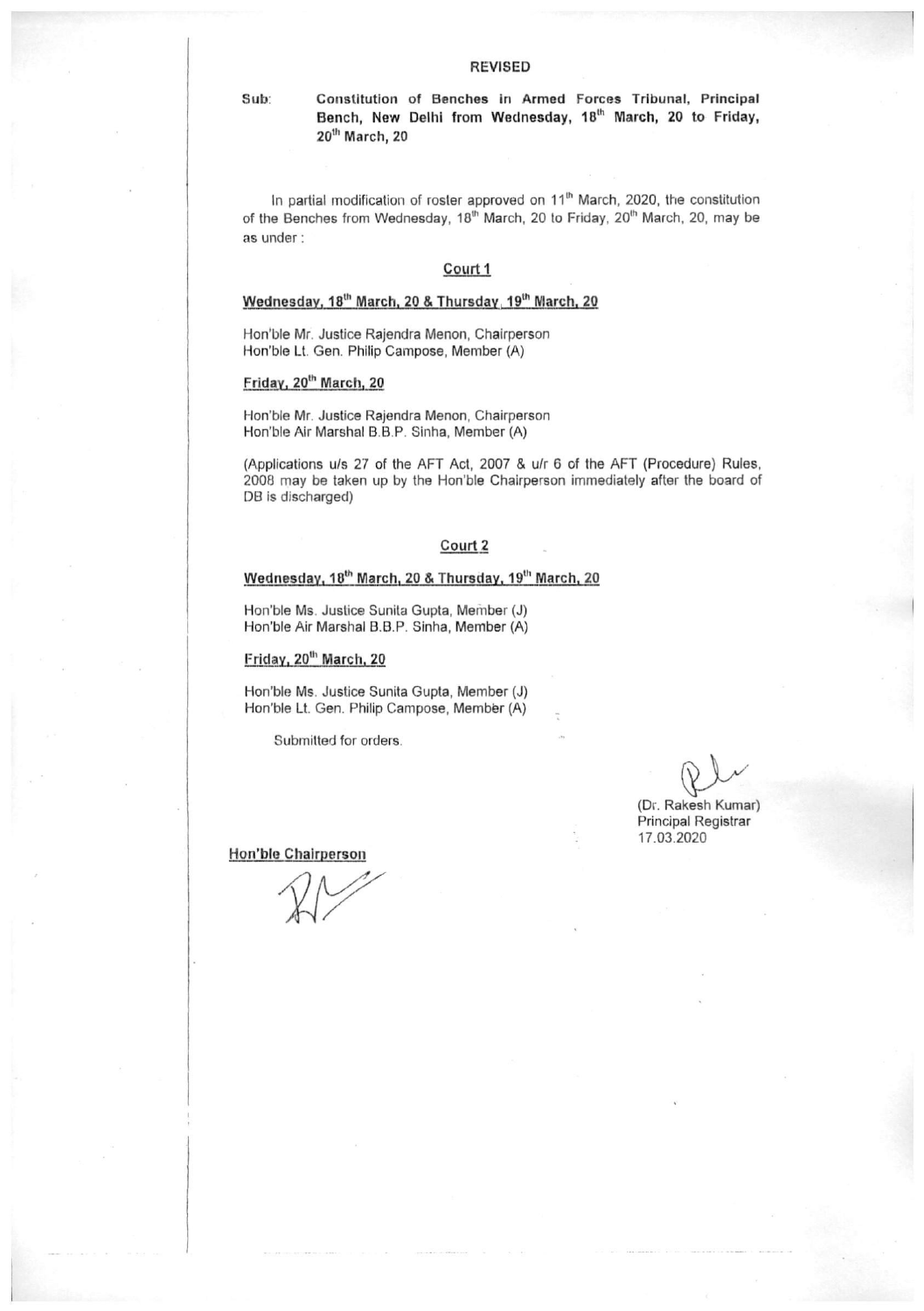# **ARMED FORCES TRIBUNAL, PRINCIPAL BENCH, NEW DELHI LIST OF BUSINESS**

**Date: 18-03-2020**

#### **Timing: 10:30 AM to 01.00 PM & 02.00 PM to 04.30 PM**

## **COURT No. 1 (Ground Floor)**

### **CORAM:**

### **HON'BLE THE CHAIRPERSON HON'BLE LT. GEN. PHILIP CAMPOSE**

|    | S. No. Case No.                | <b>Parties Name</b>                                                      | <b>Advocate for Petitioner /</b><br><b>Respondents</b> |
|----|--------------------------------|--------------------------------------------------------------------------|--------------------------------------------------------|
|    |                                | Admission matters will be taken by the Court                             |                                                        |
|    | <b>For Admission</b>           |                                                                          |                                                        |
| 1. | OA 882/2019                    | JC 300486P Sub (TIFC) ) Arun Kumar Mr. S S Pandey & Association<br>Singh |                                                        |
|    |                                | V/s                                                                      |                                                        |
|    |                                | UOI & Ors.                                                               | Mr. S D Windlesh                                       |
| 2. | OA 1108/2019                   | No. 14681409-M Hav/Clk (SD) Hawa<br>Singh Rana                           | Mr. SS Pandey & Associates                             |
|    |                                | V/s                                                                      |                                                        |
|    |                                | UOI & Ors.                                                               | Ms. Jyotsna Kaushik                                    |
| 3. | OA 1732/2019<br>with           | Ex LAC Ayodhya Kumar (917510-H)                                          | Mr. Ajit Kakkar                                        |
|    | MA 2656/2019                   | V/s<br>UOI & Ors.                                                        |                                                        |
|    |                                |                                                                          | Dr. Vijendra Singh Mahndiyan                           |
| 4. | <b>OA (Appeal)</b><br>521/2020 | Ex Cfn Kaushlendra Singh<br>$(14651730-F)$                               | Mr. Ajit Kakkar & Associates                           |
|    |                                | V/s                                                                      |                                                        |
|    |                                | UOI & Ors.                                                               | None                                                   |
| 5. | OA 527/2020                    | Sub Devendra Singh Bisht (Retd)<br>(JC 377485 M)                         | Mr SS Pandey & Associates                              |
|    |                                | V/s                                                                      |                                                        |
|    |                                | UOI & Ors.                                                               | None                                                   |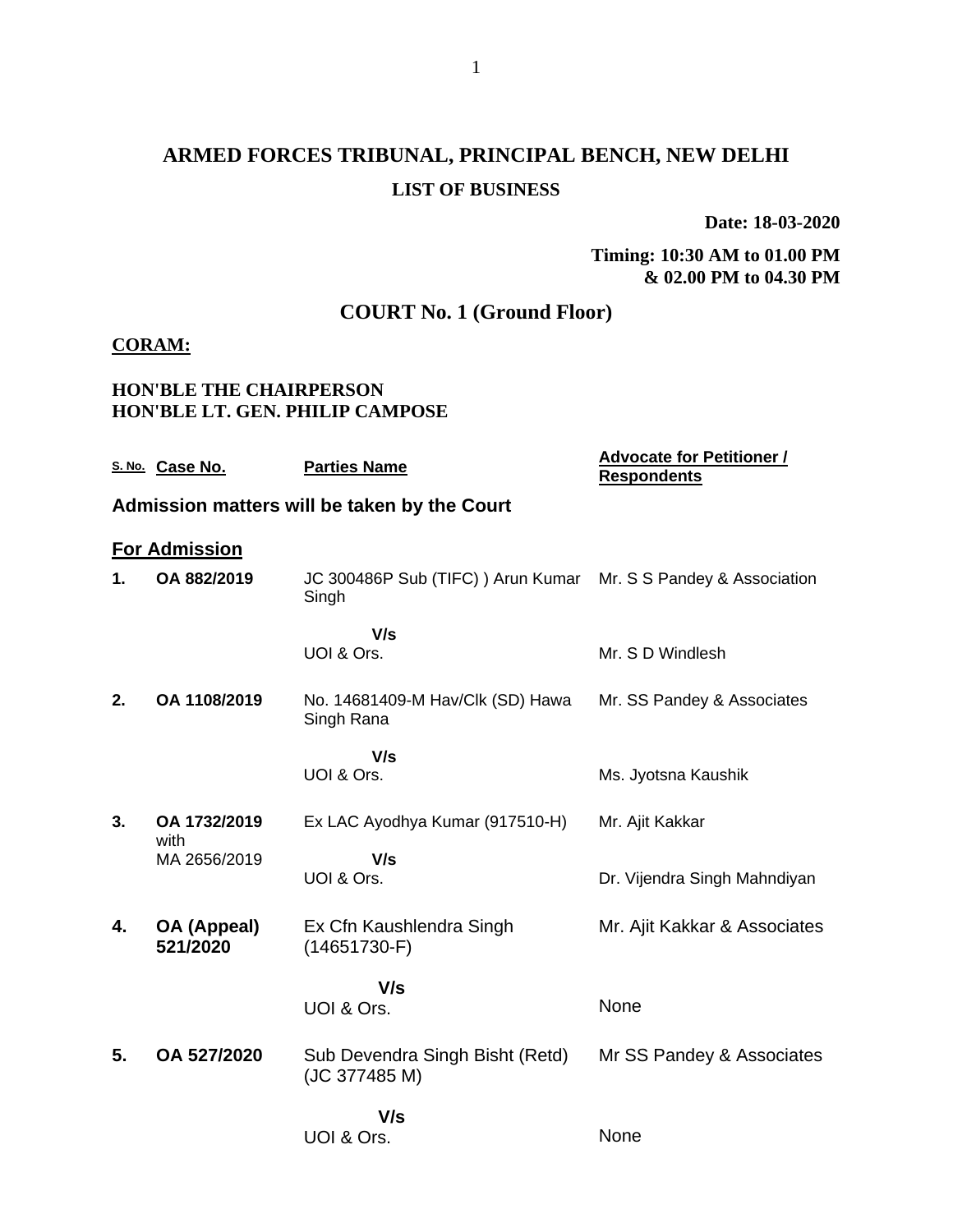| 6.  | OA 528/2020                        | Gp Capt Surender Singh Rao<br>$(25497-L)$                                                             | Mr. S S Pandey & Associates |
|-----|------------------------------------|-------------------------------------------------------------------------------------------------------|-----------------------------|
|     |                                    | V/s<br>UOI & Ors.                                                                                     | None                        |
| 7.  | OA 529/2020                        | Sub (Hony Lt) M Tech (NW) Pradip Mr SS Pandey & Associates<br>Kumar Srivastava (Retd) (JC<br>761046L) |                             |
|     |                                    | V/s<br>UOI & Ors.                                                                                     | None                        |
| 8.  | OA 530/2020                        | JC-761890N Sub M/Tech (GUN) M Mr. S S Pandey & Associates<br>Subramani (Retd.)                        |                             |
|     |                                    | V/s<br>UOI & Ors.                                                                                     | Mr. Rajeev Kumar            |
| 9.  | OA 532/2020                        | No. 3182157-F Sep/DSC Jagdev<br>Singh                                                                 | Mr. U S Maurya              |
|     |                                    | V/s                                                                                                   |                             |
|     |                                    | UOI & Ors.                                                                                            | None                        |
| 10. | OA 533/2020<br>with<br>MA 640/2020 | No. 9513032X Hav / Clk (AEC)<br>Priyadarsan Pradhan                                                   | Applicant in Person         |
|     |                                    | V/s<br>UOI & Ors.                                                                                     | None                        |
|     |                                    |                                                                                                       |                             |
|     |                                    | Dates will be given by the Tribunal Officer                                                           |                             |
|     | For Orders                         |                                                                                                       |                             |
| 11. | MA 632/2020<br>in                  | Ex Sep Dharamvir Singh (4176300) Mr. A K Trivedi                                                      |                             |
|     | MA 1934/2019<br>in<br>TA 27/2012   | V/s<br>UOI & Ors.                                                                                     | Mr JS Yadav                 |

## **For Hearing**

| Lt Cdr Tarun | Nikhil Palli, Garima Sachdeva &                        |
|--------------|--------------------------------------------------------|
|              | Shruti Munial                                          |
| V/s          |                                                        |
| UOI & Ors.   | Mr Karan Singh Bhati, Sr CGSC<br>with Mr Prabodh Kumar |
|              |                                                        |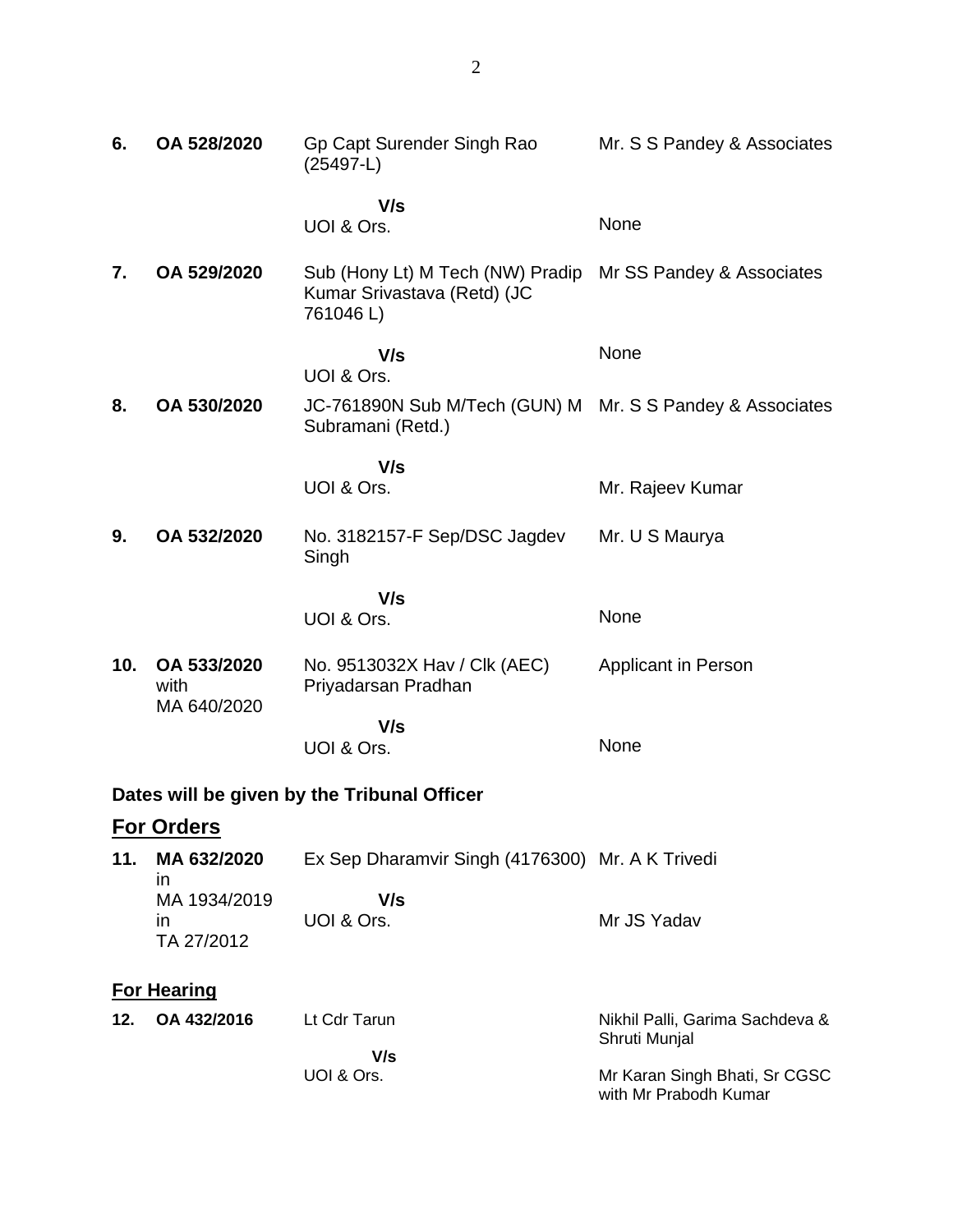## **WITH**

| 13.         | OA 433/2016 | Lt Cdr Ravinder Pal Singh        | Nikhil Palli, Garima Sachdeva &<br>Shruti Munjal       |
|-------------|-------------|----------------------------------|--------------------------------------------------------|
|             |             | V/s<br>UOI & Ors.                | Mr Karan Singh Bhati, Sr CGSC<br>with Harish V Shankar |
| WITH        |             |                                  |                                                        |
| 14.         | OA 434/2016 | Lt Cdr Varun Sharma<br>V/s       | Nikhil Palli, Garima Sachdeva &<br>Shruti Munjal       |
|             |             | UOI & Ors.                       | Mr Karan Singh Bhati, Sr CGSC<br>with Arvind Patel     |
| <b>WITH</b> |             |                                  |                                                        |
| 15.         | OA 435/2016 | Lt Cdr Amit Khajuria<br>V/s      | Nikhil Palli, Garima Sachdeva &<br>Shruti Munjal       |
|             |             | UOI & Ors.                       | Mr Karan Singh Bhati, Sr CGSC<br>with KK Tyagi         |
| WITH        |             |                                  |                                                        |
| 16.         | OA 436/2016 | Lt Cdr Manish Kumar Singh<br>V/s | Nikhil Palli, Garima Sachdeva &<br>Shruti Munjal       |
|             |             | UOI & Ors.                       | Mr Karan Singh Bhati, Sr CGSC<br>with Mr JS Rawat      |
| <b>WITH</b> |             |                                  |                                                        |
| 17.         | OA 437/2016 | Lt Cdr Varun Duggal<br>V/s       | Nikhil Palli, Garima Sachdeva &<br>Shruti Munjal       |
|             |             | UOI & Ors.                       | Mr SD Windlesh                                         |
| WITH        |             |                                  |                                                        |
| 18.         | OA 606/2016 | Lt Cdr Himanshu Sharma           | Ms. Nikhil Palli, Garima<br>Sachdeva & Shruti Munjal   |
|             |             | V/s<br>UOI & Ors.                | Mr Prabodh Kumar                                       |
| WITH        |             |                                  |                                                        |
| 19.         | OA 780/2016 | Lt Cdr Vaibha Sinha              | Ms. Nikhil Palli , Garima<br>Sachdeva & Shruti Minjal  |
|             |             | V/s<br>UOI & Ors.                | Mr Karan Singh Bhati, Sr CGSC<br>with Dr VS Mahdniyan  |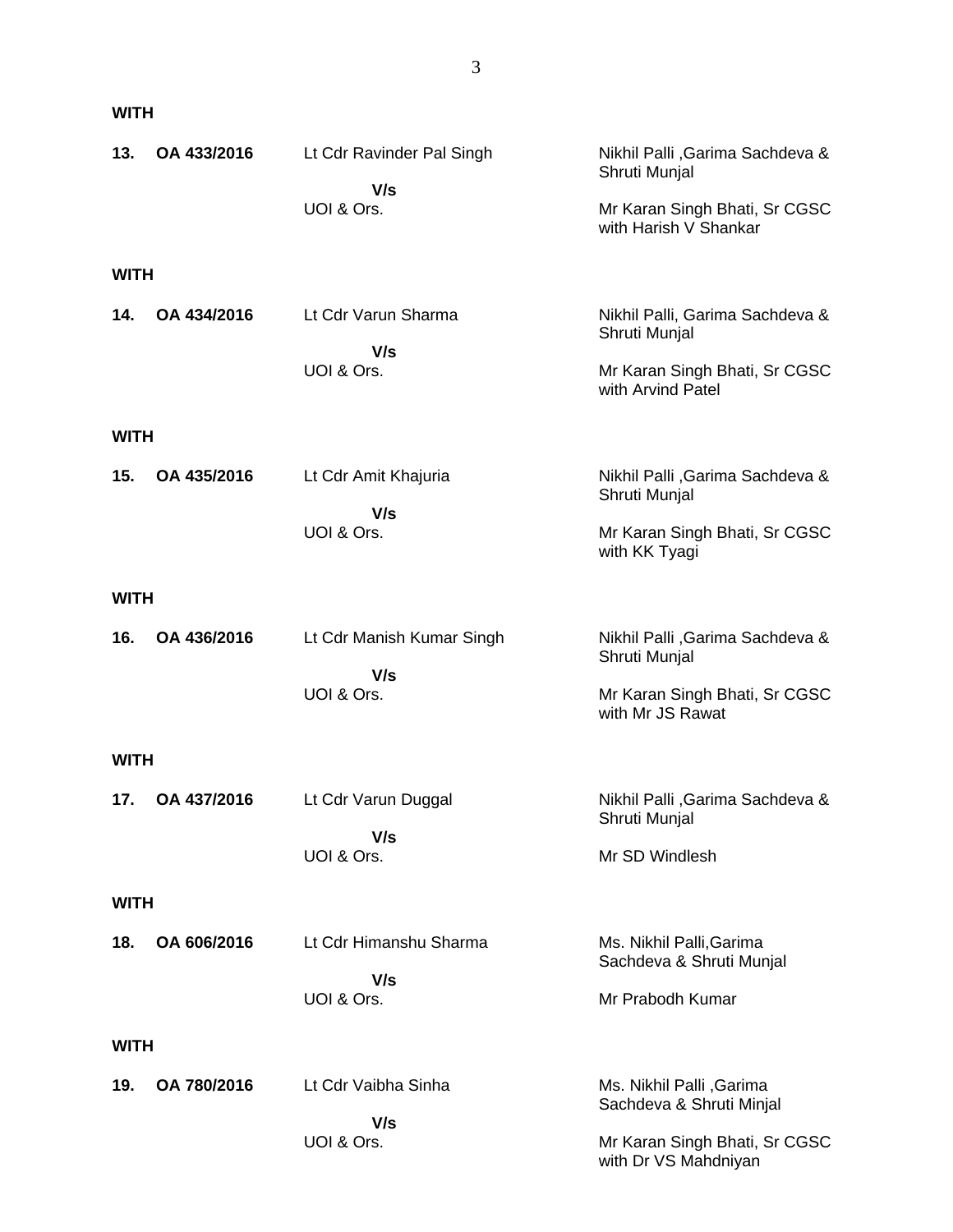| 20.         | OA 783/2016                          | Lt Cdr Ajit Singh Yadav & Ors.                                | Ms Punam Singh, Nikhil Palli &<br>Ankita Patnaik          |
|-------------|--------------------------------------|---------------------------------------------------------------|-----------------------------------------------------------|
|             |                                      | V/s<br>UOI & Ors.                                             | Mr Karan Singh Bhati, Sr CGSC                             |
| <b>WITH</b> |                                      |                                                               |                                                           |
| 21.         | OA 1091/2016                         | Lt Cdr Vinay S Bharamanaikar<br>V/s                           | Nikhil Palli, Garima Sachdeva &<br>Ankita Patnaik         |
|             |                                      | UOI & Ors.                                                    | Mr Karan Singh Bhati, Sr CGSC<br>with Mr Harish V Shankar |
| <b>WITH</b> |                                      |                                                               |                                                           |
| 22.         | OA 337/2017                          | Lt Cdr T Rajkumar                                             | Mr. Nikhil Palli, Garima<br>Sachdeva & Shruti Munjal      |
|             |                                      | V/s<br>UOI & Ors.                                             | Mr Harish V Shankar                                       |
| 23.         | OA 1001/2018<br>with                 | 52393-Z Lt Cdr (IN) Ashish                                    | Mr. S S Pandey & Associates                               |
|             | MA 488/2019 &<br>1320/2019           | V/s<br>UOI & Ors.                                             | Mr. Harish V Shankar                                      |
| 24.         | OA 730/2019                          | Lt Gen Vipan Gupta (IC-50597W)                                | Mr. Ajai Bhalla                                           |
|             |                                      | V/s<br>UOI & Ors.                                             | Mr. Anil Gautam                                           |
| 25.         | OA 934/2019                          | Smt Kamlesh Kushwaha wd/o Ex WO<br>Arbind Kumar (No 673150 F) | Mr Omprakash Kr. Srivastava &<br>Vinay Makhija            |
|             |                                      | V/s<br>UOI & Ors.                                             | Dr. Vijendra Singh Mahndiyan                              |
| 26.         | OA 1042/2019                         | Nb Sub Sunil Kumar Yadav (JC<br>772346 M)                     | Mr Virender Singh Kadian                                  |
|             |                                      | V/s<br>UOI & Ors.                                             | Mr. D K Sabat                                             |
| 27.         | OA 1342/2019<br>with<br>MA 2940/2019 | Lt Col Philomina CJ (Retd) (NR 18793<br>W)                    | Mr Ankur Chhibber                                         |
|             |                                      | V/s<br>UOI & Ors.                                             | Dr Vijendra Singh Mahndiyan                               |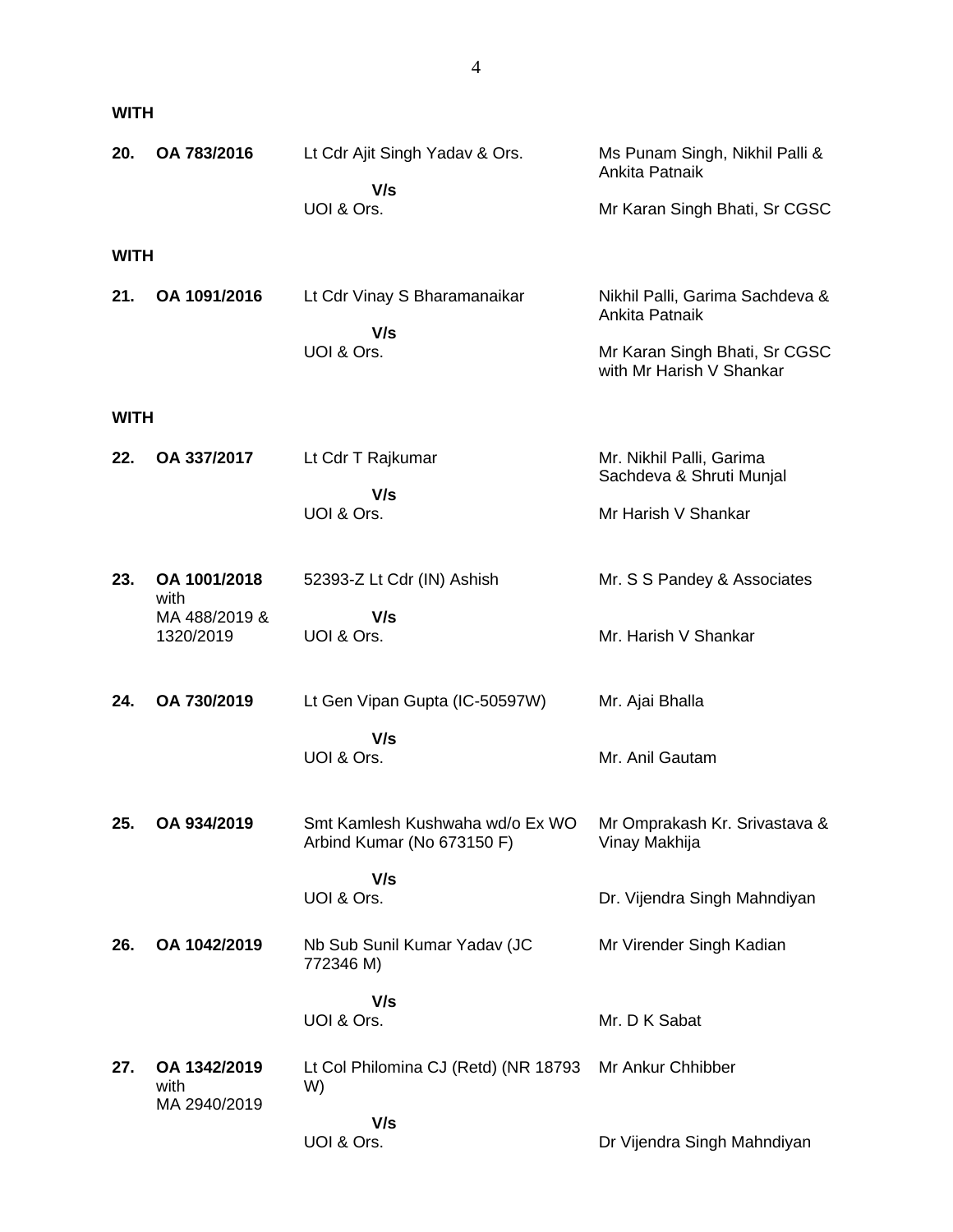| 28. | OA 1422/2019             | No. 6379182-F Nk Jagpal Singh           | Mr. Virender Singh Kadian    |
|-----|--------------------------|-----------------------------------------|------------------------------|
|     |                          | V/s<br>UOI & Ors.                       | Ms. Barkha Babbar            |
|     | <b>For Final Hearing</b> |                                         |                              |
| 29. | OA 1022/2015<br>with     | Ex Sqn Ldr K K Jha                      | Ms. Archana Ramesh           |
|     | MA 3239/2019             | V/s<br>UOI & Ors.                       | Mr JS Rawat                  |
| 30. | OA 1524/2018             | Rfn Mohammad Saddam (No<br>16024046-K)  | Mr SS Pandey & Associates    |
|     |                          | V/s<br>UOI & Ors.                       | Dr. Vijendra Singh Mahndiyan |
| 31. | OA 1615/2018             | No. 15423413W Hav/DORA Harikesh<br>Pal  | Ms. Garima Sachdeva          |
|     |                          | V/s<br>UOI & Ors.                       | Ms. Jyotsna Kaushik          |
| 32. | OA 1616/2018             | No. 15417999-F Hav (ORA) Manoj<br>Kumar | Ms. Garima Sachdeva          |
|     |                          | V/s<br>UOI & Ors.                       | Mr. J S Rawat                |
| 33. | OA 1617/2018             | No. 15419569W Hav Vidyasagar<br>Sogalad | Ms. Garima Sachdeva          |
|     |                          | V/s                                     |                              |
|     |                          | UOI & Ors.                              | Mr. Harish V Shankar         |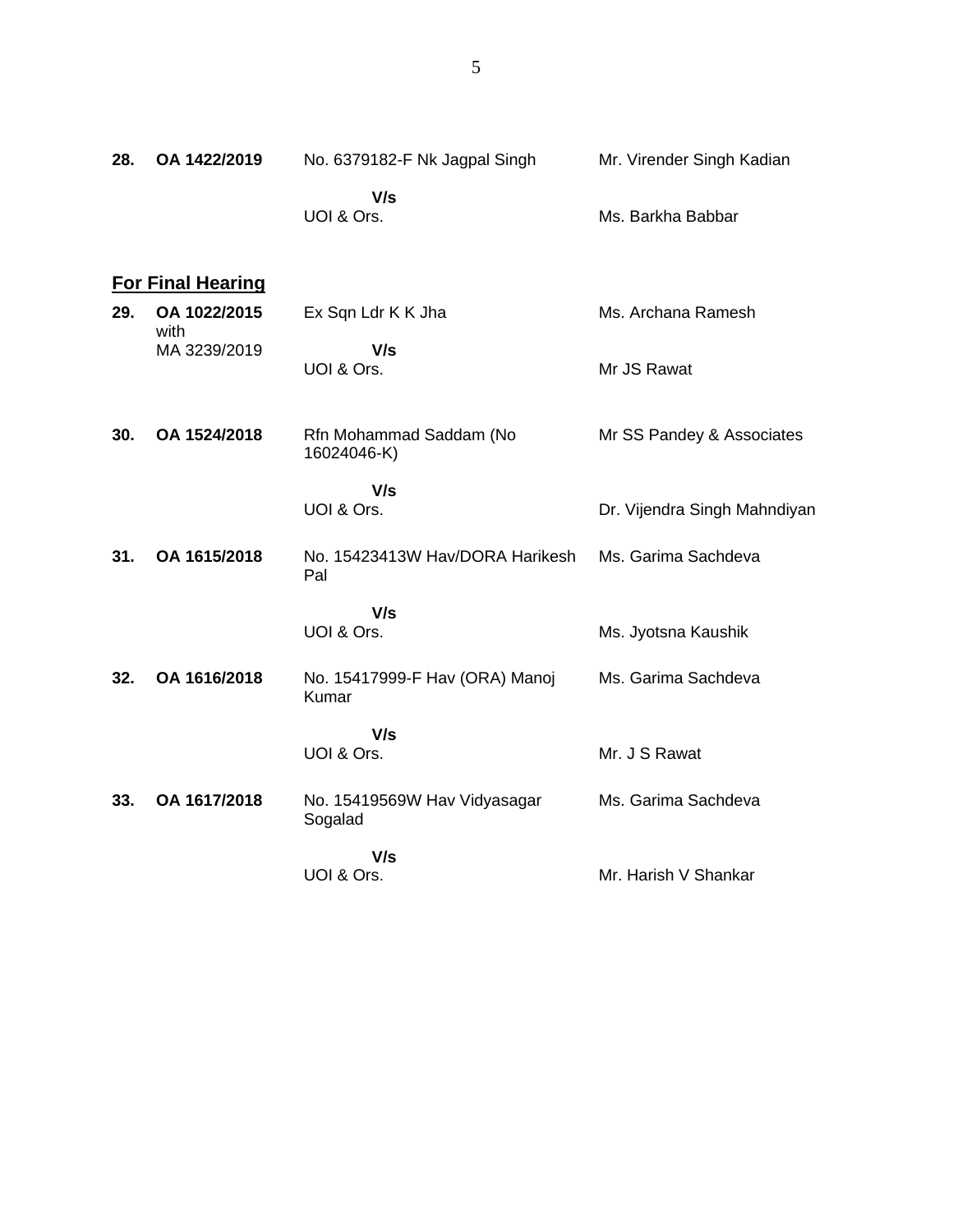# **ARMED FORCES TRIBUNAL, PRINCIPAL BENCH, NEW DELHI LIST OF BUSINESS**

**Date: 18-03-2020**

**Timing: 10:30 AM to 01.00 PM & 02.00 PM to 04.30 PM**

## **COURT No. 2 (Ground Floor)**

### **CORAM:**

### **HON'BLE MS. JUSTICE SUNITA GUPTA HON'BLE AIR MARSHAL B.B.P. SINHA**

|                                             | S. No. Case No.           | <b>Parties Name</b>                                | <b>Advocate for Petitioner /</b><br><b>Respondents</b> |
|---------------------------------------------|---------------------------|----------------------------------------------------|--------------------------------------------------------|
|                                             |                           | Admission matters will be taken by the Court       |                                                        |
|                                             | <b>For Admission</b>      |                                                    |                                                        |
| 1.                                          | OA 343/2019<br>with       | Ex EAP3 SK Nayak (No 181290Z)                      | Mr Ved Prakash                                         |
|                                             | MA 882/2019               | V/s<br>UOI & Ors.                                  | Mr. J S Yadav                                          |
| 2.                                          | OA 1315/2019<br>with      | Ex Sgt Devender Sangwan (775315-B) Mr. Ved Prakash |                                                        |
|                                             | MA 2054/2019              | V/s<br>UOI & Ors.                                  | Mr. Avdhesh Kumar                                      |
| 3.                                          | OA 518/2020               | Ex Nk Vinod Singh Athani (13625469-<br>Y)          | Mr. Janak Raj Rana                                     |
|                                             |                           | V/s<br>UOI & Ors.                                  | None                                                   |
| 4.                                          | OA 531/2020               | IC-30093P Lt Col Sanjaya Anant<br>Naravane (Retd.) | Mr. Indra Sen Singh/Abhishek<br>Singh                  |
|                                             |                           | V/s<br>UOI & Ors.                                  | Mr. D K Sabat                                          |
| Dates will be given by the Tribunal Officer |                           |                                                    |                                                        |
|                                             | <b>For Clarifications</b> |                                                    |                                                        |
| 5.                                          | OA 350/2018               | No.2890557Y Ex Nk Jitender Singh                   | Mr. V S Kadian                                         |
|                                             |                           | V/s                                                | Mr Arvind Patel                                        |

UOI & Ors.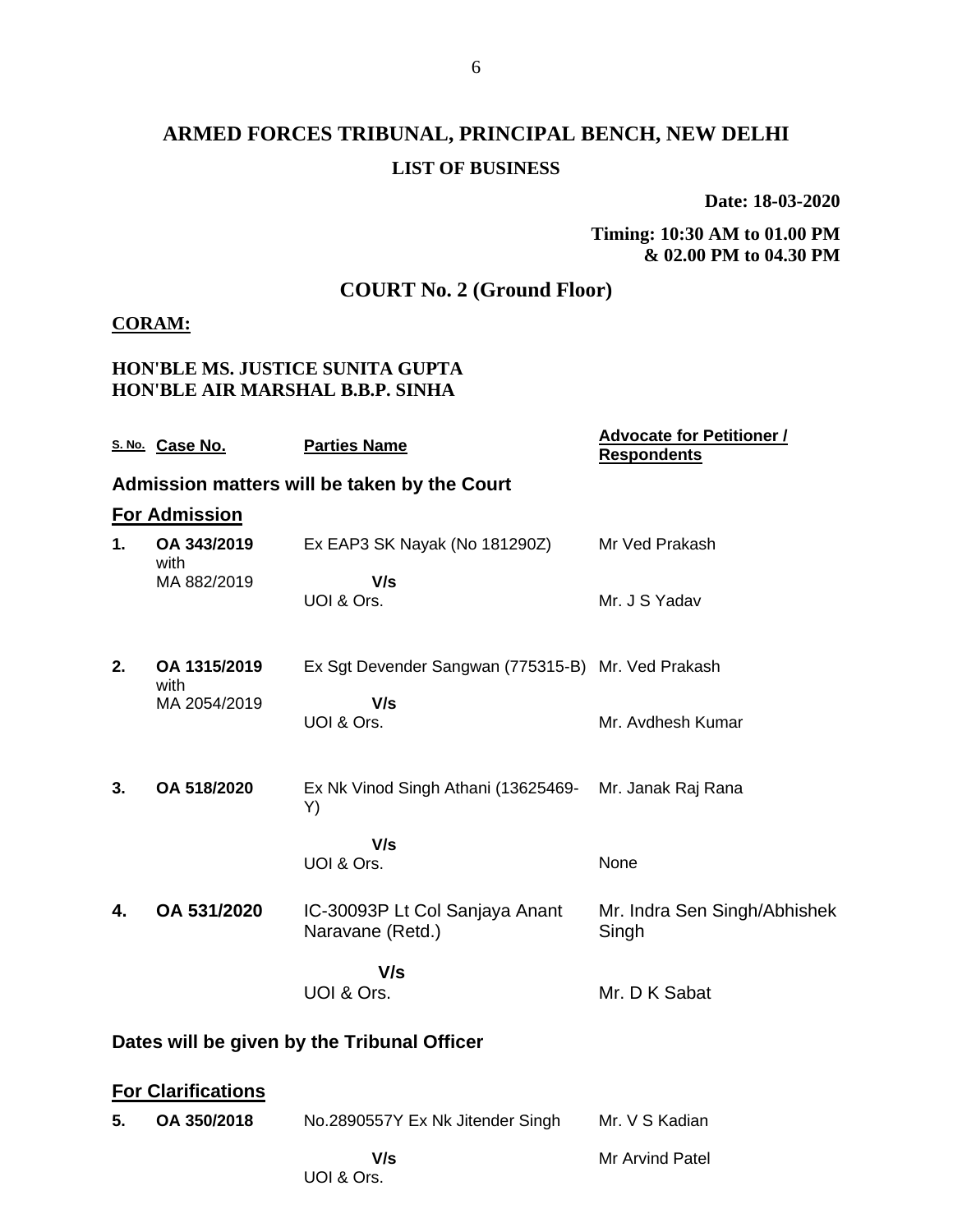7

## **Pleadings not complete**

| 6.  | OA 1294/2017                         | Jacob Johnson Ex EAR 50340                                                  | Mr. Sukhjinder Singh             |
|-----|--------------------------------------|-----------------------------------------------------------------------------|----------------------------------|
|     |                                      | V/s<br>UOI & Ors.                                                           | Dr Vijendra Singh Mahndiyan      |
| 7.  | OA 458/2018                          | Ex Sep Dewinder Singh No.4547738                                            | Mr. AK Trivedi & Vaibhav Trivedi |
|     |                                      | V/s<br>UOI & Ors.                                                           | Mr Ashok Chaitanya               |
| 8.  | OA 505/2018                          | Smt. Chaina Das Widow of Ex Hav<br>Shiba Prasad Das (No 14551595)           | Mr. US Maurya                    |
|     |                                      | V/s<br>UOI & Ors.                                                           | Mr. Prabodh Kumar                |
| 9.  | OA 709/2018                          | Mrs Sushma Sood Wd/o Late IC-12144 Mr. Rajesh Nandal<br>Maj S K Sood (Retd) |                                  |
|     |                                      | V/s<br>UOI & Ors.                                                           | Dr Vijendra Singh Mahndiyan      |
| 10. | OA 1593/2018<br>with<br>MA 1938/2018 | No. 13987775-P Ex Rect Sanjay<br>Kumar                                      | Mr. Y P Sharma & A K Tyagi       |
|     |                                      | V/s<br>UOI & Ors.                                                           | Mr. Y P Singh                    |
| 11. | OA 315/2019<br>with                  | IC-54120M Maj (Retd.) P K Palai                                             | Ms. Sangeeta Tomar               |
|     | MA 846/2019 &<br>847/2019            | V/s<br>UOI & Ors.                                                           | Mr. Rajesh Kumar Das             |
| 12. | OA 997/2019<br>with                  | Ex Sep Kamble Shmrao Bhimrao (No<br>4564293Y)                               | Mr. Manoj Kumar Gupta            |
|     | MA 1658/2019                         | V/s<br>UOI & Ors.                                                           | Mr. Arvind Patel                 |
| 13. | OA 1048/2019<br>with                 | No. 3188525-F Ex Sep Arvind Kumar                                           | Mr. J P Sharma & Associates      |
|     | MA 1724/2019                         | V/s<br>UOI & Ors.                                                           | Mr. V S Tomar                    |
| 14. | OA 1063/2019                         | No 14259754M Ex Nk Sonkamble<br><b>Sharad Popat</b>                         | Mr. VS Kadian                    |
|     |                                      | V/s<br>UOI & Ors.                                                           | Mr. Waize Ali Noor               |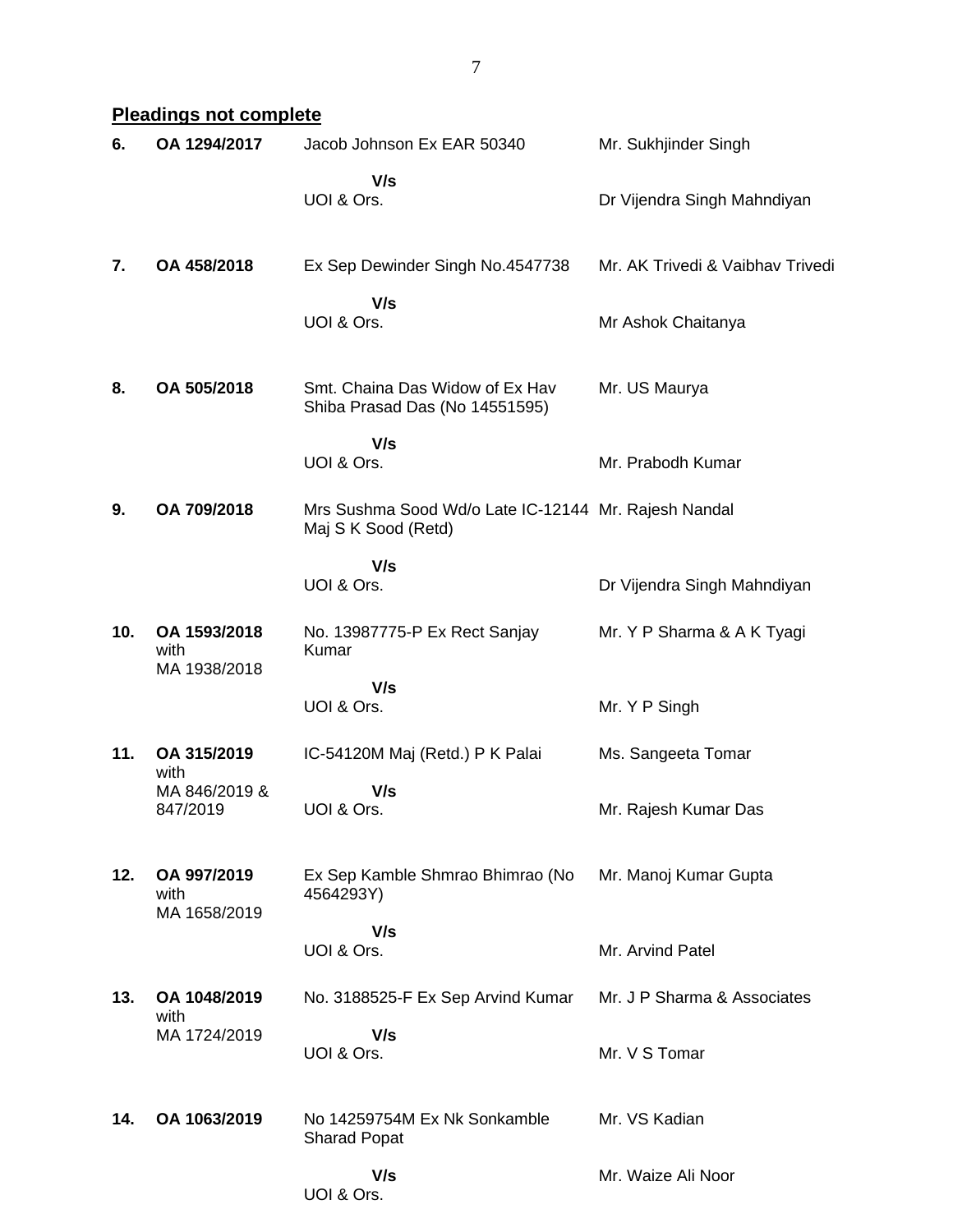| 15. | OA 1469/2019                       | Ex SGT Shiv Prakasham (No<br>777279F)               | Mr. Ajit Kakkar              |
|-----|------------------------------------|-----------------------------------------------------|------------------------------|
|     |                                    | V/s<br>UOI & Ors.                                   | Dr. Vijendra Singh Mahndiyan |
|     | <b>For Execution</b>               |                                                     |                              |
| 16. | MA 480/2015<br>in.                 | Sub Suresh Singh Chauhan                            | Mr. N K Ghai & Mr VS Kadian  |
|     | OA 465/2014                        | V/s<br>UOI & Anr.                                   | Mr Avdhesh Kumar Singh       |
| 17. | MA 1530/2019<br>in.                | No. 3152893 Ex Sep Bhagat Singh                     | Mr. Virender Singh Kadian    |
|     | OA 1051/2016                       | V/s<br>UOI & Ors.                                   | Mr. K K Tyagi                |
| 18. | MA 1844/2019<br>in.<br>OA 187/2018 | JC-760613W Sub Vijay Singh Yadav<br>(Retd.)         | Mr. S S Pandey & Associates  |
|     |                                    | V/s<br>UOI & Ors.                                   | Mr. Harish V Shankar         |
| 19. | MA 1845/2019<br>in                 | JC-761205X Sub Sukhbir Singh (Retd.) Mr. S S Pandey |                              |
|     | OA 314/2018                        | V/s<br>UOI & Ors.                                   | Mr. Ashok Chaitanya          |
| 20. | MA 2436/2019<br>in<br>OA 1302/2017 | Ex Sub Mahendra Kumar Sharma (JC<br>760777 M)       | Mr Virender Singh Kadian     |
|     |                                    | V/s<br>UOI & Ors                                    | Mr. J S Yadav                |
| 21. | MA 2593/2019<br>ın                 | JC-762256X Sub Uttam Kumar Pal<br>(Retd.)           | Mr. S S Pandey               |
|     | OA 1911/2017                       | V/s<br>UOI & Ors.                                   | Ms. Jyotsna Kaushik          |
| 22. | MA 48/2020<br>ın<br>OA 519/2018    | JC-761186X Sub Satish Chandra<br>(Retd)             | Mr SS Pandey & Associates    |
|     |                                    | V/s<br>UOI & Ors                                    | Mr. Prabodh Kumar            |
| 23. | MA 49/2020                         | JC-760824Y Sub Par Singh (Retd)                     | Mr SS Pandey & Associates    |
|     | ın<br>OA 1194/2018                 | V/s<br>UOI & Ors                                    | Mr. Prabodh Kumar            |